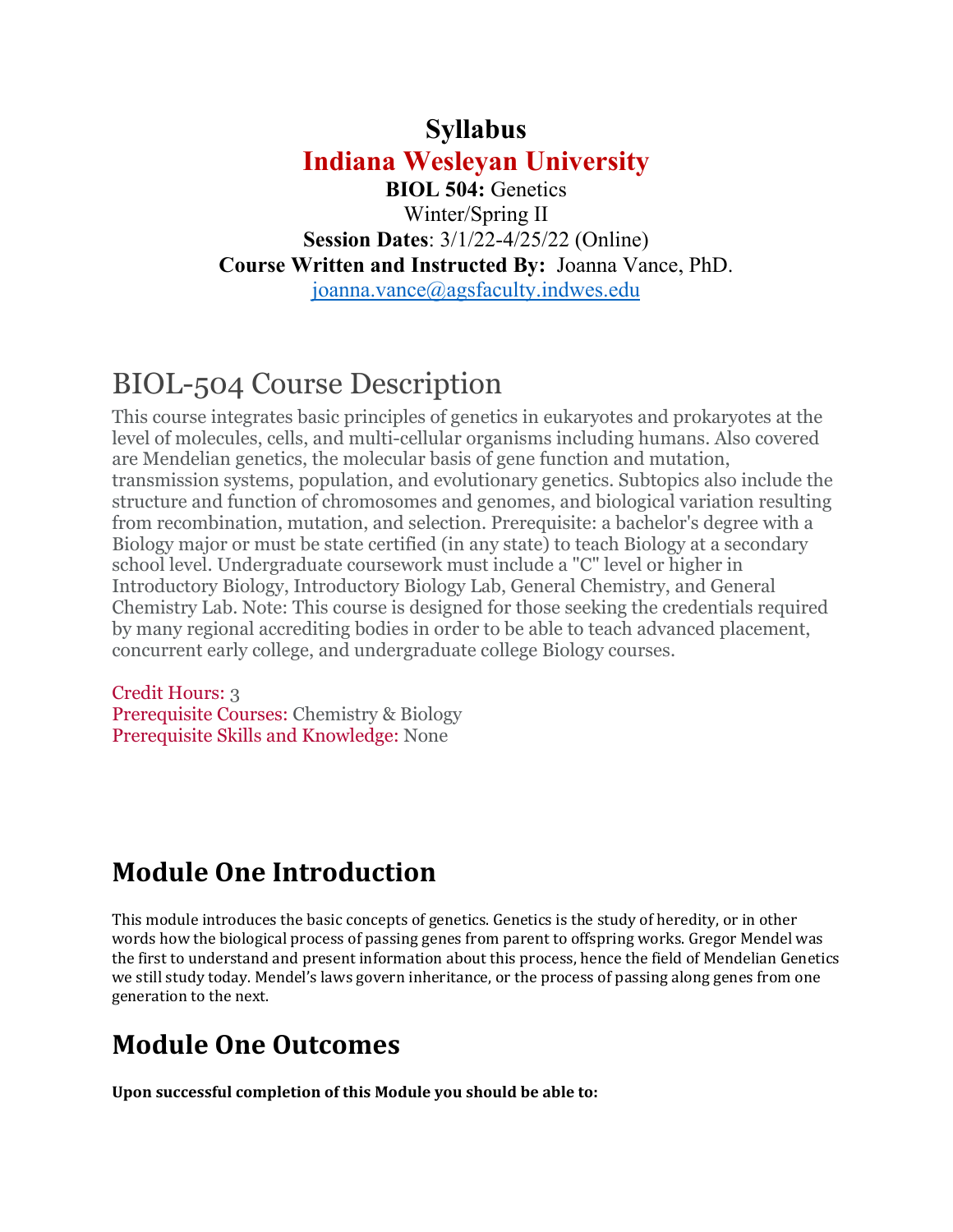- 1. Describe the basic history of the field of genetics.
- 2. Explain how cell structure and DNA is involved in genetics.
- 3. Identify Mendel's specific role in our understanding of heredity and inheritance.
- 4. Analyze patterns of inheritance according to Mendelian Genetics.

#### **Module One Resources**

- **Ch 1: Intro to Genetics**
- **Ch 3: Mendelian Genetics**

## **Module One Outline**

| <b>Assignments</b>                                     | <b>Type</b> | Due- (See syllabus pacing<br>guide for details)                                               | <b>Estimated</b><br>Time* | <b>Points</b> |
|--------------------------------------------------------|-------------|-----------------------------------------------------------------------------------------------|---------------------------|---------------|
| <b>1.0 Devotional</b>                                  | Discussion  | Due by the end of the<br>module.                                                              |                           | $\theta$      |
| 1.1 Introduction<br>to Genetics                        | Discussion  | Initial post due by day 4 of<br>the module. Two<br>responses due by the end<br>of the module. | 2 hours                   | 40            |
| <b>1.2 Post-</b><br><b>Reading</b><br><b>Questions</b> | Dropbox     | Due by the end of the<br>module.                                                              | 9 hours                   | 50            |
| 1.3 Case Study                                         | Dropbox.    | Due by the end of the<br>module.                                                              | 4 hours                   | 90            |
| <b>Totals</b>                                          |             |                                                                                               | 15 hours*                 | 180           |

\*These times are only estimates. Actual assignment completion times will vary.

## **Module Two Introduction**

This module introduces the chromosomes and how they determine sex. Chromosomes are the nucleic acids and proteins that make up the DNA found in living structures. DNA contains the specific blueprint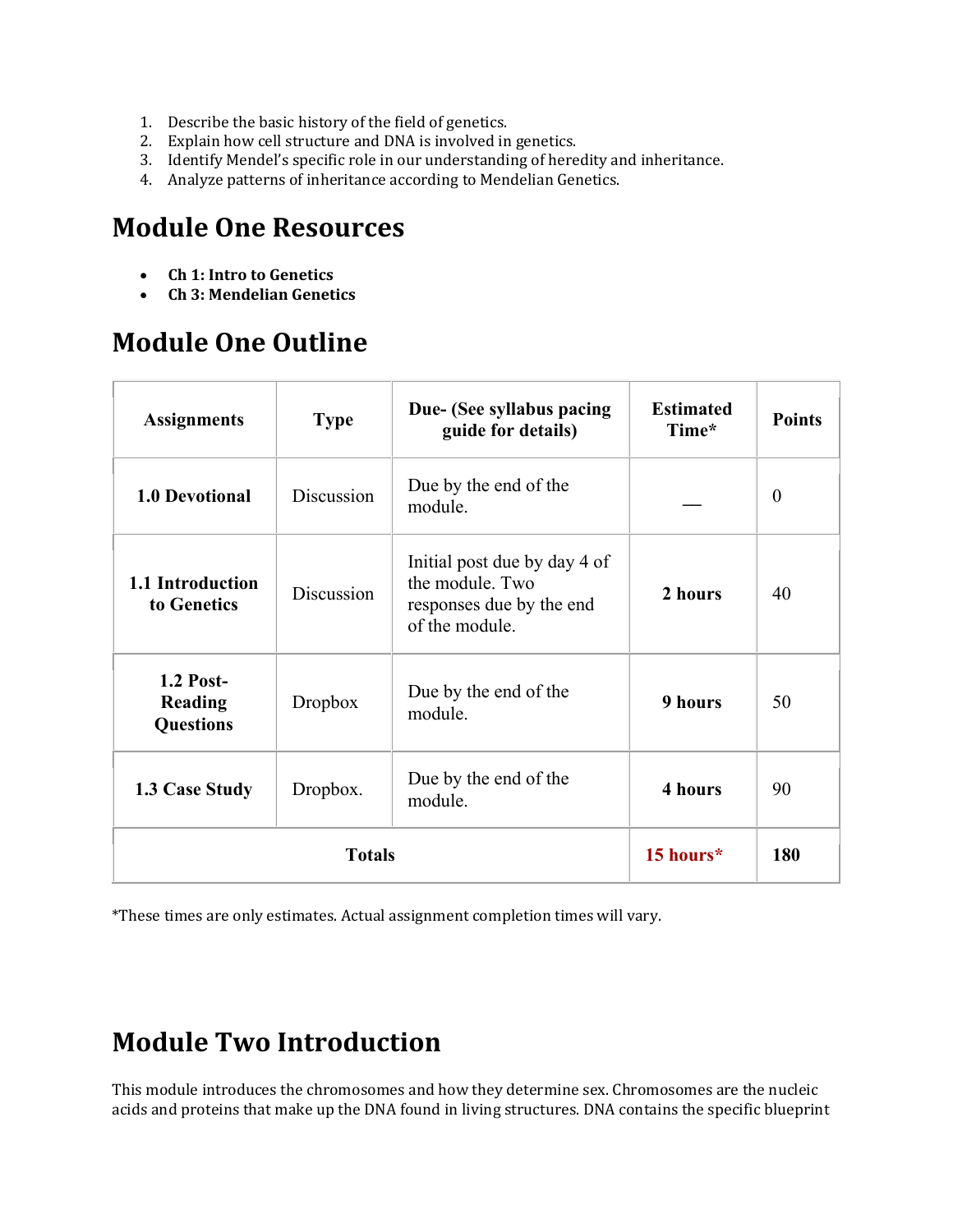that is passed from one generation to the next and contains the genetic material of the cell. Chromosome mutations are unpredictable variations in the organization of chromosomes, which result in abnormal gene expression.

## **Module Two Outcomes**

**Upon successful completion of this Module you should be able to:**

- 1. Describe the structure of chromosomes.
- 2. Explain how x and y chromosomes determine sex.
- 3. Identify chromosome mutations including variations in number and arrangement.
- 4. Analyze chromosome deletions, duplications and translocations.

## **Module Two Resources**

- **Ch 5: Sex Determination and Sex Chromosomes**
- **Ch 6: Chromosome Mutations: Variations in Number and Arrangement**

#### **Module Two Outline**

| <b>Assignments</b>                            | <b>Type</b> | Due- (See syllabus<br>pacing guide for details)                                               | <b>Estimated</b><br>Time* | <b>Points</b>    |
|-----------------------------------------------|-------------|-----------------------------------------------------------------------------------------------|---------------------------|------------------|
| <b>2.0 Devotional</b>                         | Discussion  | Due by the end of the<br>module.                                                              |                           | $\boldsymbol{0}$ |
| 2.1<br><b>Chromosomal</b><br><b>Mutations</b> | Discussion  | Initial post due by day 4<br>of the module. Two<br>responses due by the end<br>of the module. | 2 hours                   | 40               |
| 2.2 Post Reading<br><b>Questions</b>          | Dropbox     | Due by the end of the<br>module.                                                              | 9 hours                   | 50               |
| 2.3 Case Study                                | Dropbox     | Due by the end of the<br>module.                                                              | 4 hours                   | 70               |
| <b>Totals</b>                                 |             |                                                                                               | 15 hours*                 | 160              |

\*These times are only estimates. Actual assignment completion times will vary.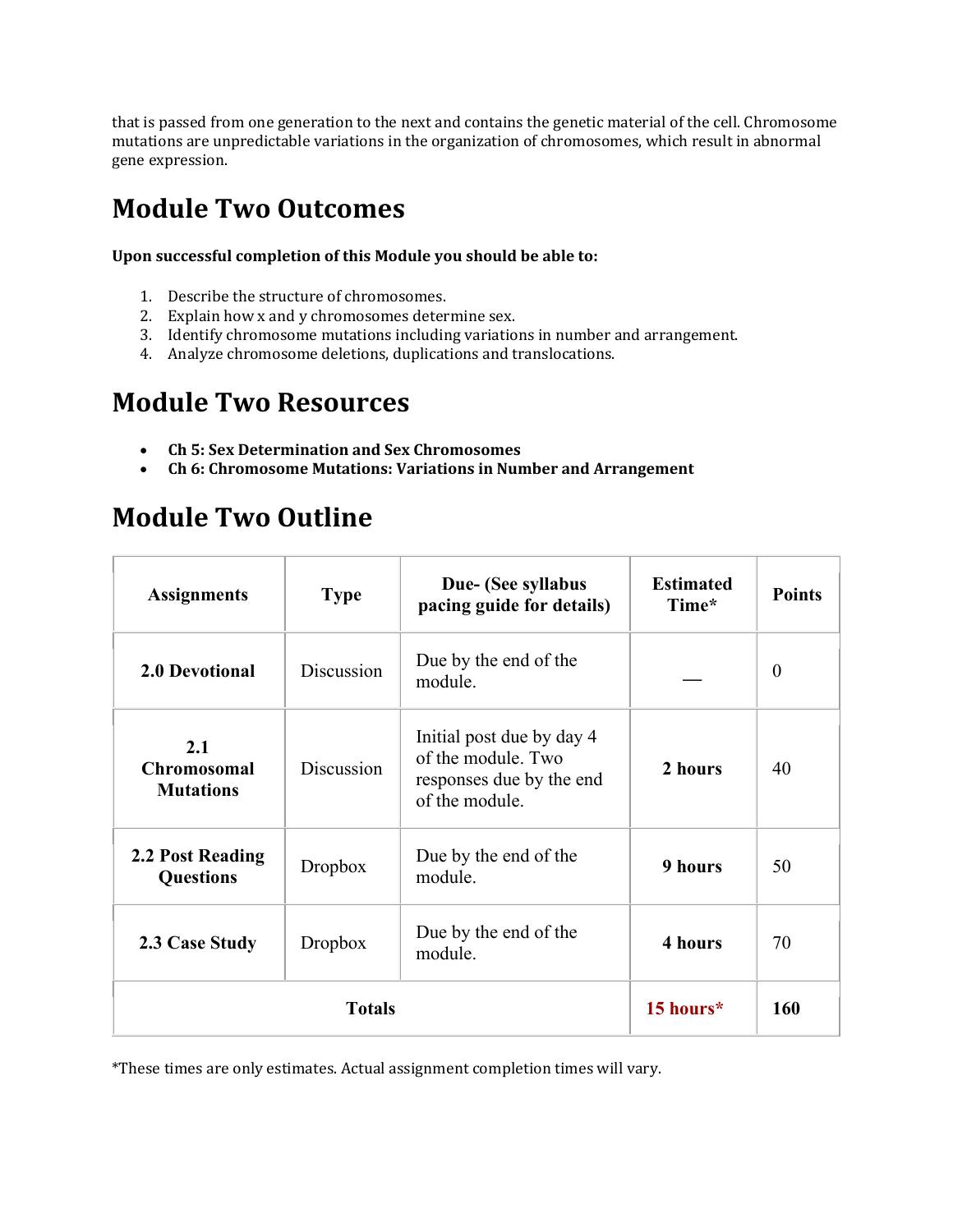## **Module Three Introduction**

This module introduces genetic material. DNA and RNA make up the genetic material upon which all life is built. Have you ever wondered why you are tall or short or your hair is blonde or brown? Your genetic material is the answers. DNA is made up of molecules called nucleotides. This module digs into the structure of DNA as well as the replication process and critical components of DNA.

## **Module Three Outcomes**

#### **Upon successful completion of this Module you should be able to:**

- 1. Describe the characteristics of genetic material.
- 2. Explain DNA structure.
- 3. Identify key parts of the DNA replication process.
- 4. Analyze critical components in the replication of genetic material.

#### **Module Three Resources**

- **Ch 9: DNA Structure and Analysis**
- **Ch 10: DNA Replication**

#### **Module Three Outline**

| <b>Assignments</b>                       | <b>Type</b> | Due- (See syllabus pacing<br>guide for details)                                               | <b>Estimated</b><br>Time* | <b>Points</b>  |
|------------------------------------------|-------------|-----------------------------------------------------------------------------------------------|---------------------------|----------------|
| <b>3.0 Devotional</b>                    | Discussion  | Due by the end of the<br>module.                                                              |                           | $\overline{0}$ |
| 3.1 Genes                                | Discussion  | Initial post due by day 4 of<br>the module. Two responses<br>due by the end of the<br>module. | 2 hours                   | 40             |
| 3.2 Post-<br>Reading<br><b>Questions</b> | Dropbox     | Due by the end of the<br>module.                                                              | 9 hours                   | 50             |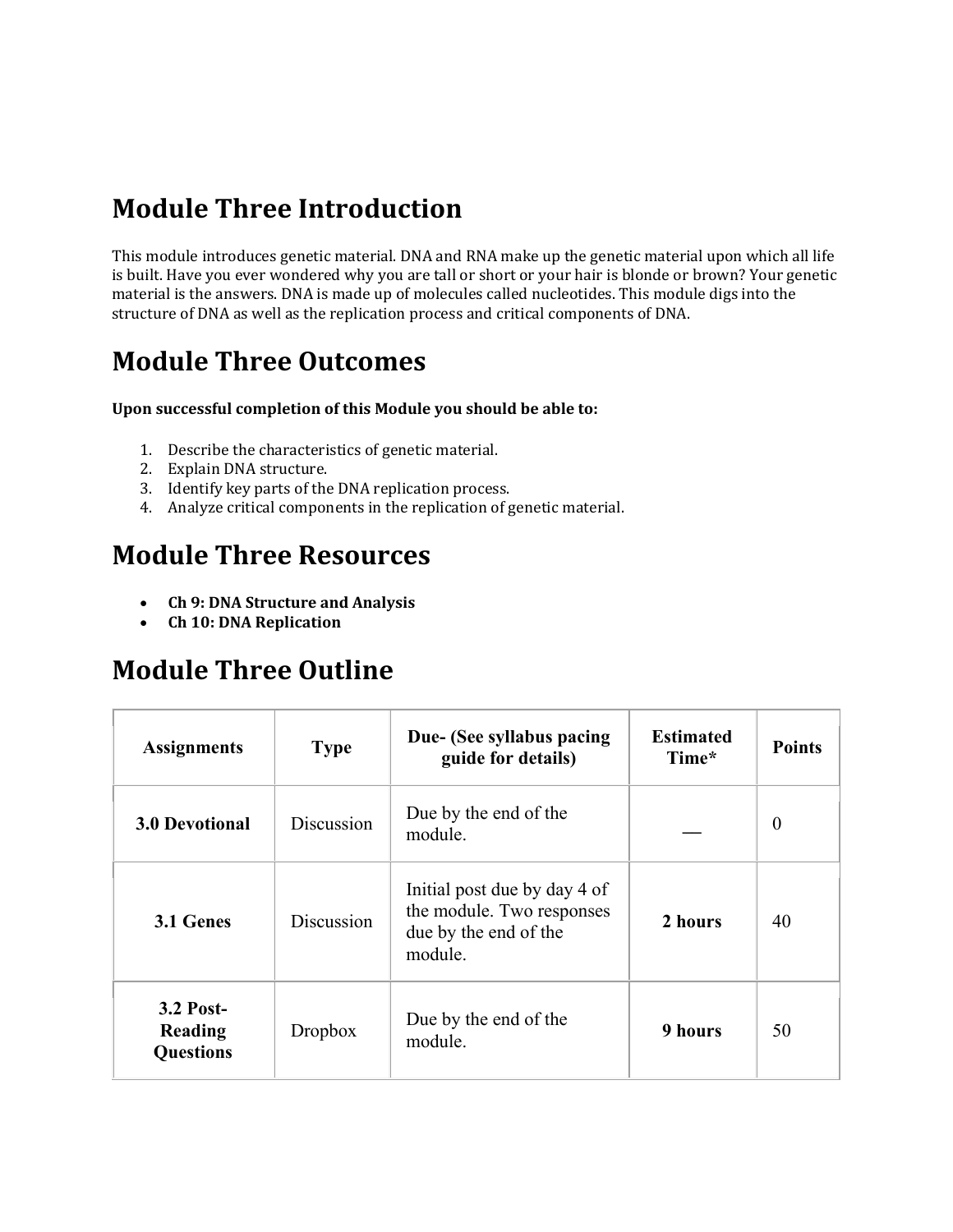| 3.3 Case Study | Dropbox | Due by the end of the<br>module. | 4 hours   | 70  |
|----------------|---------|----------------------------------|-----------|-----|
| <b>Totals</b>  |         |                                  | 15 hours* | 160 |

# **Module Four Introduction**

This module introduces the basics of gene mutation and expression. Gene expression refers to the way all of the genetic material coded for in our DNA is translated into instructions for the cell's behavior and appearance. Gene expression can be thought of as the interpretation of the programmed genetic code. At times, mutations cause permanent changes in the expression of that genetic code. The effects of genetic mutations can range from harmless to extremely harmful.

# **Module Four Outcomes**

#### **Upon successful completion of this Module you should be able to:**

- 1. Describe gene mutations and how they may occur.
- 2. Explain DNA repair and modulation.
- 3. Identify the important components of transposition.
- 4. Analyze the expression of genes under various circumstances.

#### **Module Four Resources**

- Ch 14: Gene Mutation, DNA Repair and Transposition
- Ch 15: Regulation of Gene Expression

# **Module Four Outline**

| <b>Assignments</b> | <b>Type</b> | Due- (See syllabus<br>pacing guide for<br>details) | <b>Estimated</b><br>Time* | <b>Points</b> |  |
|--------------------|-------------|----------------------------------------------------|---------------------------|---------------|--|
|--------------------|-------------|----------------------------------------------------|---------------------------|---------------|--|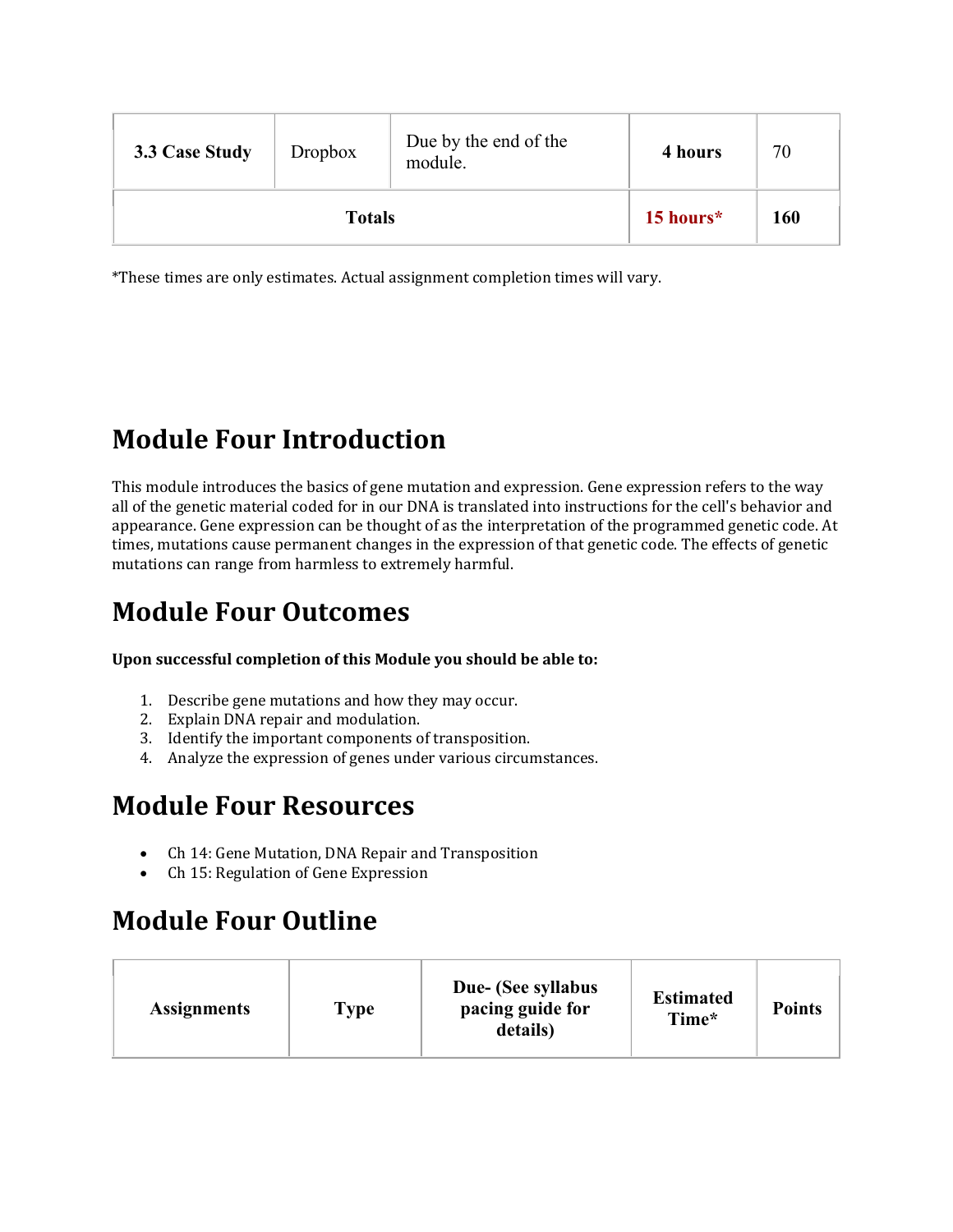| <b>4.0 Devotional</b>                          | Discussion                | Due by the end of the<br>module.                                                       |           | $\boldsymbol{0}$ |
|------------------------------------------------|---------------------------|----------------------------------------------------------------------------------------|-----------|------------------|
| 4.1<br><b>Environmental</b><br><b>Mutagens</b> | Discussion<br>Part 1      | Initial post due by the<br>end of the module,<br>discussion continues<br>into Module 5 | 3 hours   | 20               |
| 4.2 Post-Reading<br><b>Questions</b>           | Post reading<br>questions | Due by the end of the<br>module.                                                       | 10 hours  | 50               |
| <b>Totals</b>                                  |                           |                                                                                        | 13 hours* | 70               |

## **Module Five Introduction**

This module deepens the exploration of gene mutation and expression. Gene expression refers to the way all of the genetic material coded for in our DNA is translated into instructions for the cell's behavior and appearance. Gene expression can be thought of as the interpretation of the programmed genetic code. At times, mutations cause permanent changes in the expression of that genetic code. The effects of genetic mutations can range from harmless to extremely harmful.

## **Module Five Outcomes**

**Upon successful completion of this Module you should be able to:**

- 1. Describe gene mutations and how they may occur.
- 2. Explain DNA repair and modulation.
- 3. Identify the important components of transposition.
- 4. Analyze the expression of genes under various circumstances.

## **Module Five Resources**

- Ch 14: Gene Mutation, DNA Repair and Transposition
- Ch 15: Regulation of Gene Expression

#### **Module Five Outline**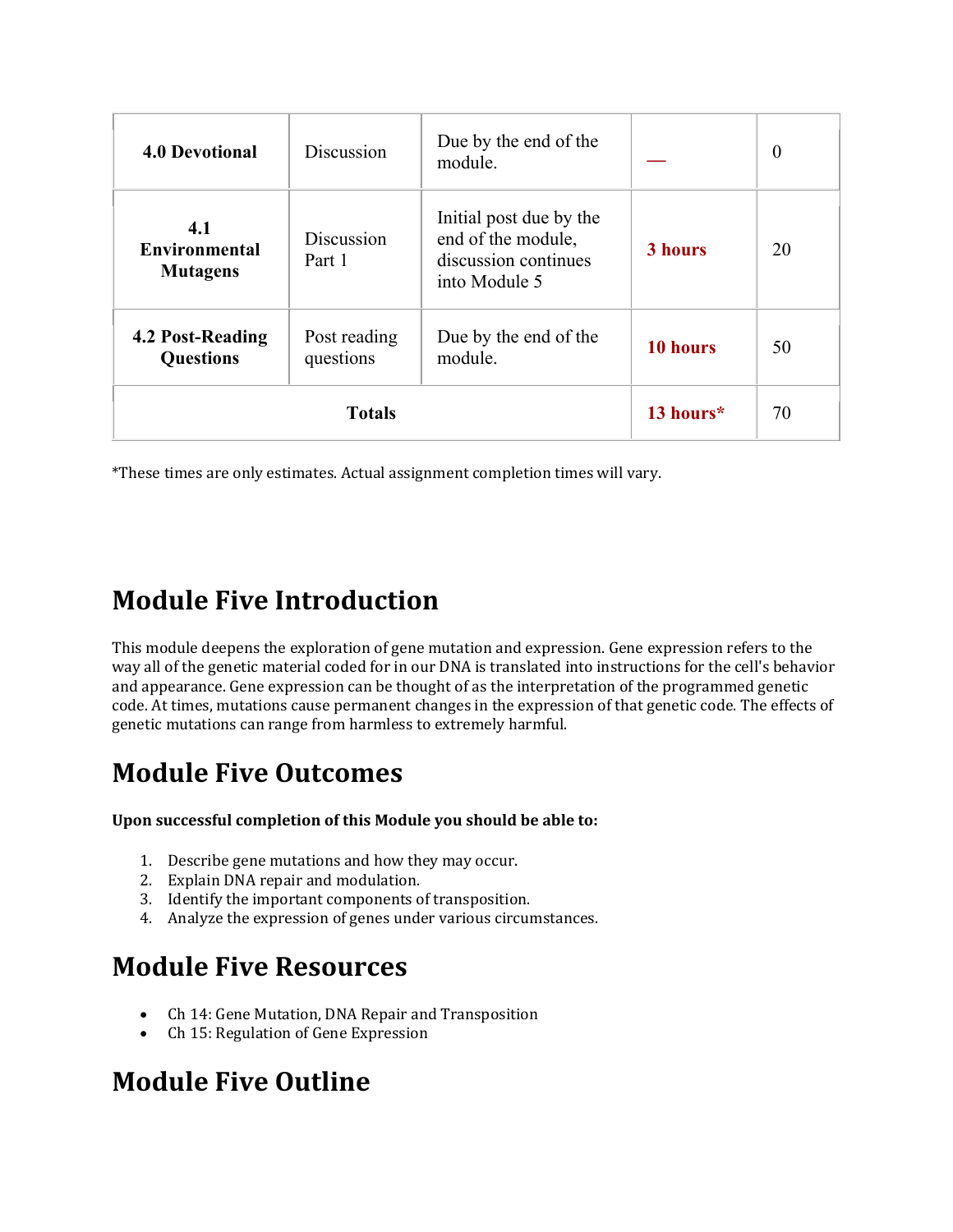| <b>Assignments</b>                                  | <b>Type</b>          | Due- (See syllabus<br>pacing guide for<br>details)             | <b>Estimated</b><br>Time* | <b>Points</b> |
|-----------------------------------------------------|----------------------|----------------------------------------------------------------|---------------------------|---------------|
| 4.1 Environmental<br><b>Mutagens</b><br>(continued) | Discussion<br>Part 2 | Two classmate<br>responses due by<br>the end of the<br>module. | 3 hours                   | 20            |
| <b>5.1 Case Study</b>                               | Case study           | Due by the end of<br>the module.                               | 10 hours                  | 70            |
| <b>Totals</b>                                       |                      |                                                                | 13 hours*                 | 90            |

# **Module Six Introduction**

This module introduces the process of growth and development of organisms as regulated by genes. Growth involves the development of a single-celled organism into a multicellular organism with added complexity along the way. All of this development is controlled by genes

# **Module Six Outcomes**

#### **Upon successful completion of this Module you should be able to:**

- 1. Describe the basic field of developmental genetics.
- 2. Explain how differentiated states develop from coordinate programs of gene expression.
- 3. Identify evolutionary conservation of developmental mechanisms.
- 4. Analyze the intersection of genetics, technology and society.

## **Module Six Resources**

• Ch 20: Developmental Genetics

## **Module Five Outline**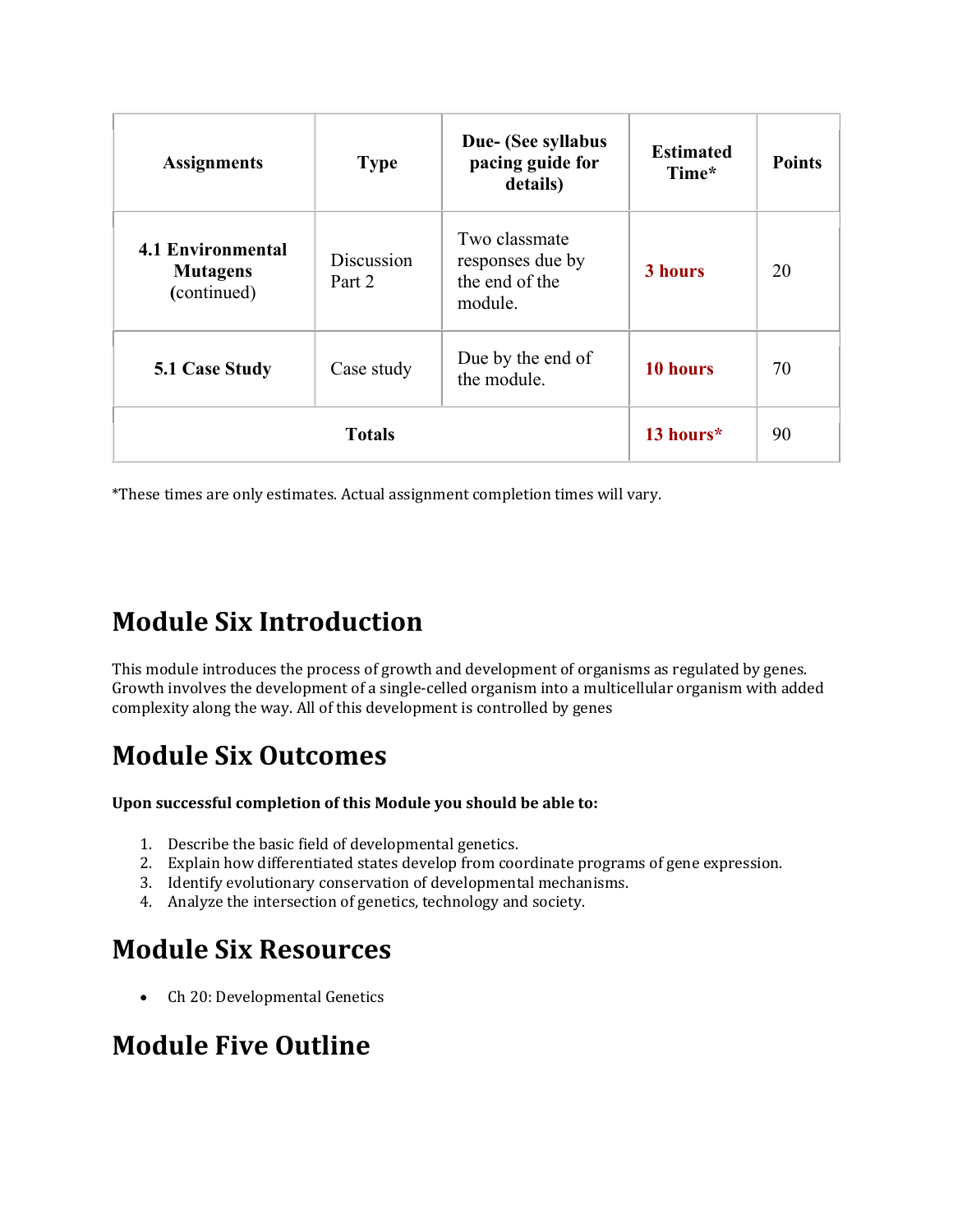| <b>Assignments</b>                              | <b>Type</b> | Due- (See syllabus pacing<br>guide for details)                                               | <b>Estimated</b><br>Time* | <b>Points</b> |
|-------------------------------------------------|-------------|-----------------------------------------------------------------------------------------------|---------------------------|---------------|
| <b>6.0 Devotional</b>                           | Discussion  | Due by the end of the<br>module.                                                              |                           | $\theta$      |
| <b>6.1 Stem Cells</b>                           | Discussion  | Initial post due by day 4 of<br>the module. Two responses<br>due by the end of the<br>module. | 2 hours                   | 40            |
| <b>6.2 Post-</b><br>Reading<br><b>Questions</b> | Dropbox     | Due by the end of the<br>module.                                                              | <b>9 hours</b>            | 50            |
| <b>6.3 Case Study</b>                           | Dropbox     | Due by the end of the<br>module.                                                              | <b>4 hours</b>            | 70            |
| <b>Totals</b>                                   |             |                                                                                               | 15 hours*                 | 160           |

# **Module Seven Introduction**

This module introduces the fields of population genetics and evolutionary genetics. Population genetics is the study of genetic changes and variations within populations, and the frequencies of specific genes and alleles expressed within populations. Evolutionary genetics is the study of changes in groups of genes over time as a result of environmental or other outside factors. It involves studying patterns of adaptations to habitats and conditions.

# **Module Seven Outcomes**

#### **Upon successful completion of this Module you should be able to:**

- 1. Describe genetic patterns of populations.
- 2. Explain the Hardy-Weinberg law as it relates to population genetics.
- 3. Identify the main ideas of natural selection and genetic drift.
- 4. Analyze trends in migration and gene flow.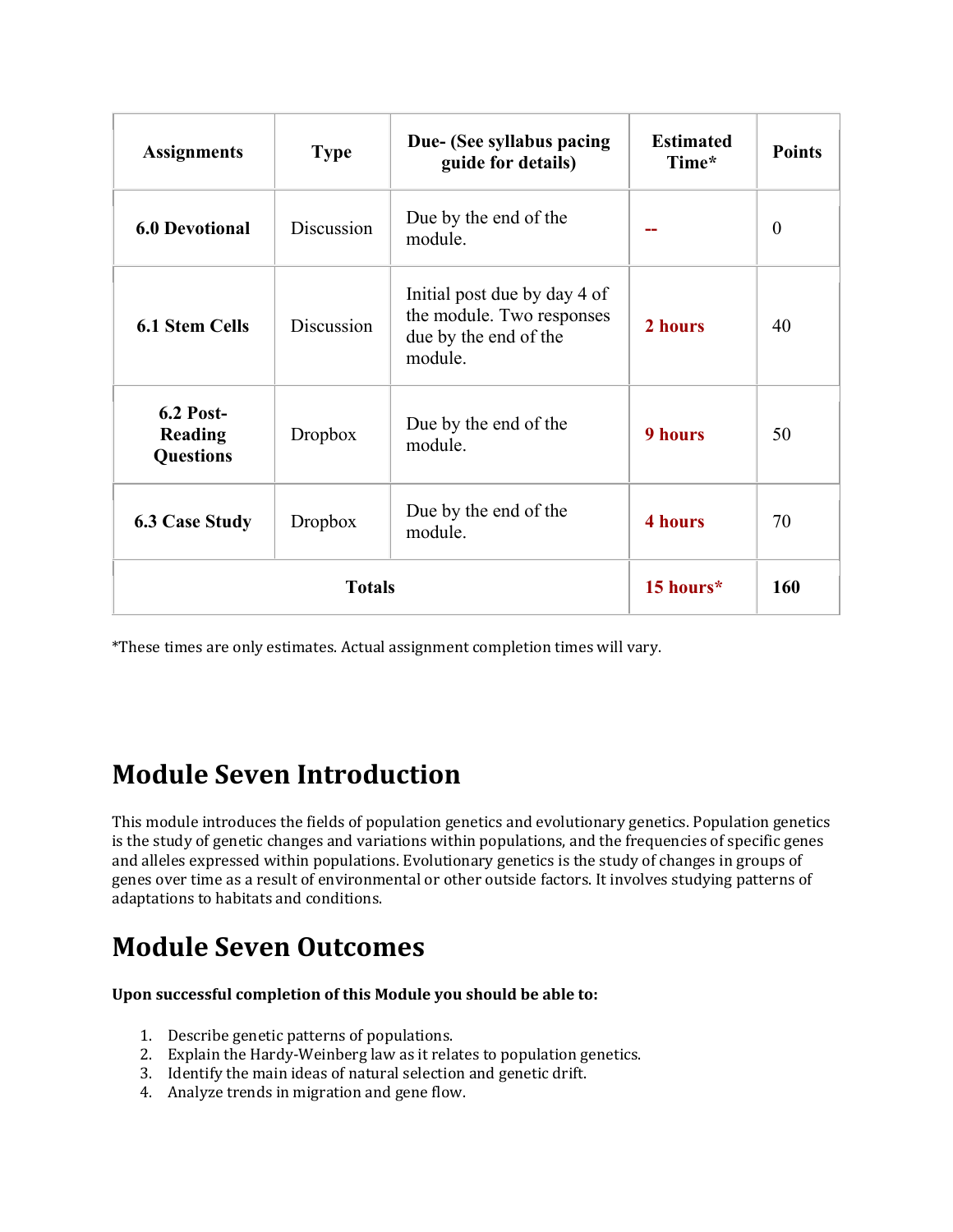## **Module Seven Resources**

• Ch 22: Population and Evolutionary Genetics

## **Module Seven Outline**

| <b>Assignments</b>                   | <b>Type</b>          | Due- (See syllabus<br>pacing guide for<br>details) | <b>Estimated</b><br>Time* | <b>Points</b>    |
|--------------------------------------|----------------------|----------------------------------------------------|---------------------------|------------------|
| <b>7.0a Devotional</b>               | Discussion           | By the end of the<br>module                        |                           | $\boldsymbol{0}$ |
| <b>7.0b Devotional</b>               | Discussion           | By the end of the<br>module                        |                           | $\theta$         |
| 7.1 Study of<br><b>Genetics</b>      | Discussion<br>Part 2 | Initial post due by the<br>end of the module.      | 3 hours                   | 20               |
| 7.2 Post-Reading<br><b>Questions</b> | Dropbox              | Due by the end of the<br>module.                   | 10 hours                  | 50               |
| <b>Totals</b>                        |                      |                                                    | 13 hours*                 | 70               |

\*These times are only estimates. Actual assignment completion times will vary.

# **Module Eight Introduction**

This module deepens the study of the fields of population genetics and evolutionary genetics. Population genetics is the study of genetic changes and variations within populations, and the frequencies of specific genes and alleles expressed within populations. Evolutionary genetics is the study of changes in groups of genes over time as a result of environmental or other outside factors. It involves studying patterns of adaptations to habitats and conditions.

# **Module Eight Outcomes**